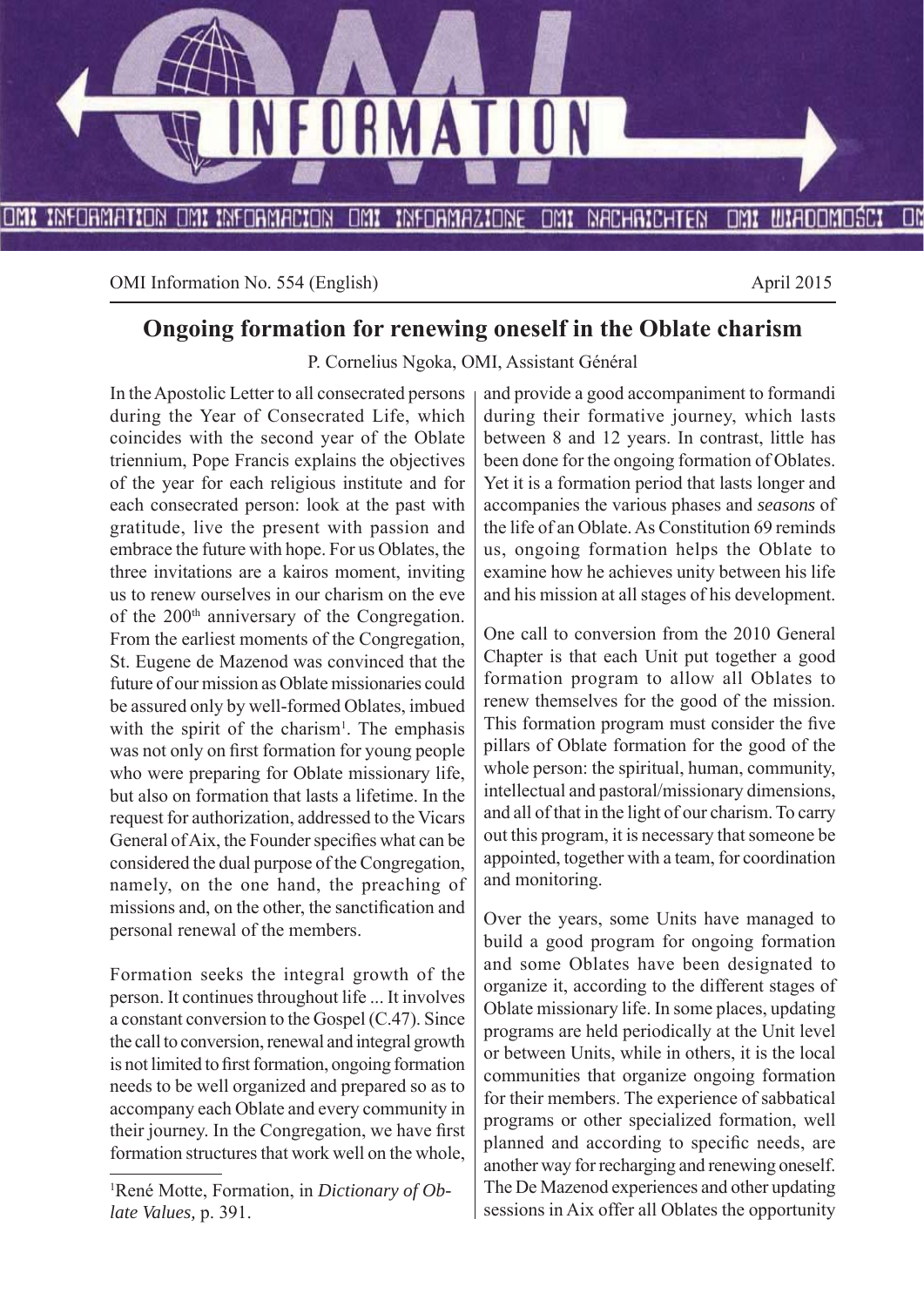to plunge back into the founding experience of our Congregation and go home renewed.

However, it seems that the need to stop from time to time is not easily a part of our missionary passion. To look at our religious and missionary experience, to take stock, to share our faith and to refresh ourselves, to make a better start, as individuals and as a community. But "the very life and future of our Congregation, indeed the success of our mission, depend in large part upon our willingness to look to our own renewal.<sup>2"</sup> Ongoing formation cannot be considered as an optional addition to a program of missionary life that is already loaded. It is an integral part of our missionary life. What does Jesus do in the face of the harshness of his apostles' missionary activity? He invites them to come apart into a deserted place "to get some rest." (Mark 6:31) In the face of every kind of challenge in missionary and religious life, in a world in constant motion, and more and more demanding, given the routine of daily life, in the face of fatigue, discouragement, and propaganda, and all kinds of difficulties encountered and lived in the mission and, which gradually reduces their *taste* for Oblate religious life, it is essential that Oblates have time for reflection, for spiritual and human recharging, for exchanges of ideas and listening, so they can take stock of their lives and renew themselves. The context of a good ongoin formation is fertile ground where a healthy and successful first formation may continue.

The call of Pope Francis to consecrated religious to wake up the world implies that first of all, we be people who are happily awake, in step with the cries and true expectations of the world of our time.

2 General Norms of Oblate Formation, n°266

## **EUGENE DE MAZENOD INTERNATIONAL CENTRE A new program for the De Mazenod Experience** A long work-session, which aimed at assessing the two recently conducted De Mazenod Experiences and at drawing up a new program for this privileged Experience, came to conclusion on the 5th of March. Three members of the General Administration, the Oblate community of Aix, and two specially-invited Oblates participated in the session. The De Mazenod Experience is meant to be a time of spiritual renewal, lived in Aix, the 'Holy Land' of the Oblates. This program has its origins in the decision of the General Chapter of 1953 which introduced to the Congregation the Second Novitiate, which, a year later, was to be renamed the De Mazenod Retreat. The first De Mazenod Retreat, given in French, was held in Rome. Subsequently, more retreats followed fairly regularly, in French or English, and were held in Rome, France, Canada, and the United States. The General Chapter of 1972 ended the organization of the Retreat at the Congregational level and recommended that Regions should establish their own sessions for spiritual and pastoral renewal. of this new program: my own mission?

## **General Administration**

Finally, the 1986 Chapter launched the program called the De Mazenod Experience and chose Aix as a favourable home for such an Experience. The eligible participants for the program are Oblates of the entire Congregation with at least 10 years in perpetual vows. Today, forty De Mazenod Experiences have been held at Aix, and about 550 Oblates have participated in the program. The last two Experiences were held in 2014, in Spanish and in English respectively.

Recently, the De Mazenod Experience has been rethought in the light of the call to conversion of the last General Chapter.

The following are some of the essential elements

Progressive Integration, sharing, community prayer, pilgrimage in Aix – in the footsteps of Saint Eugene. Fundamental question: How does the Founder's life inspire my own?

History of the Congregation and the first Oblate community. Fundamental question: How does the life and experience of the first Oblates inspire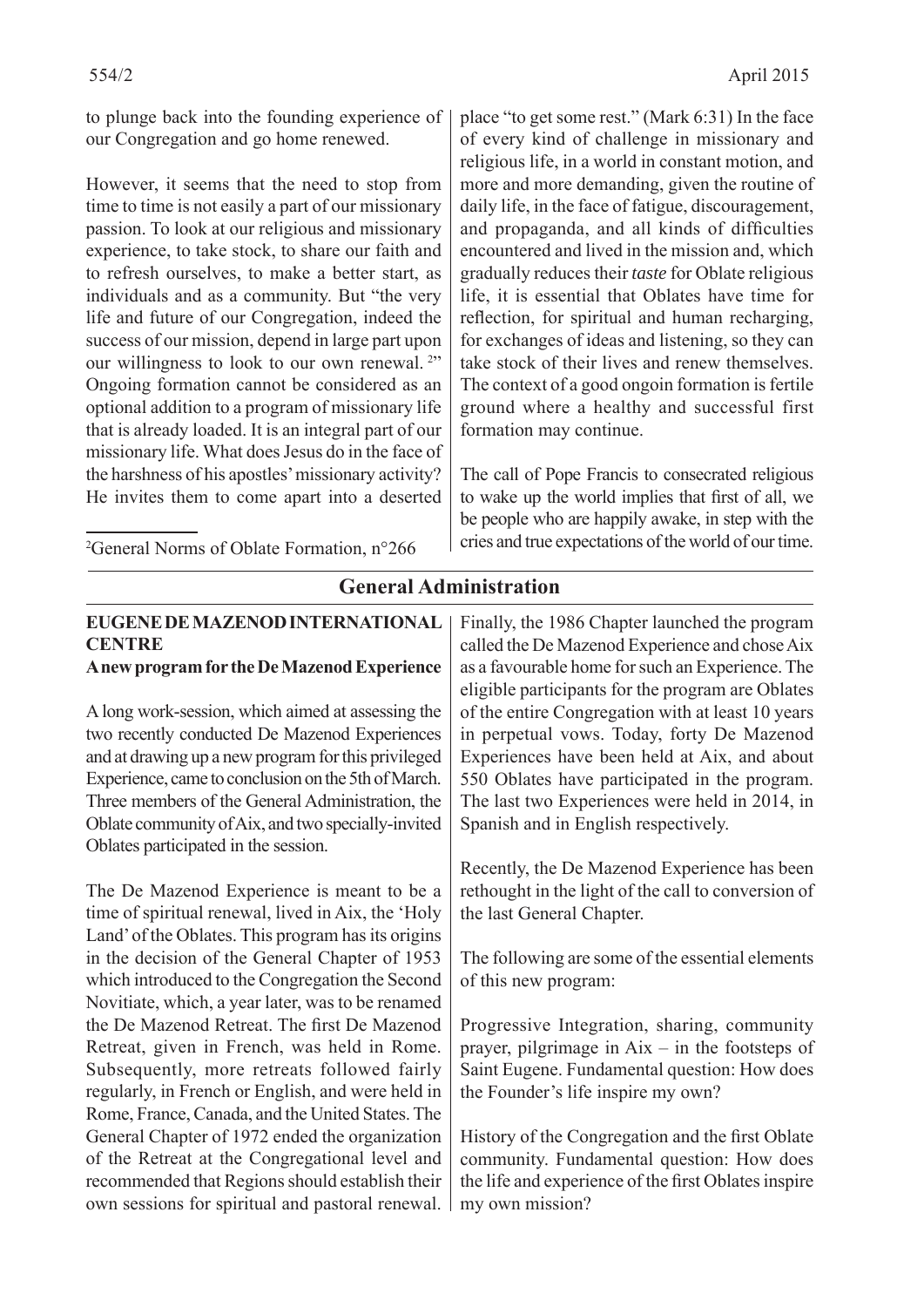Oblate charism. Fundamental question: What is my personal experience of the charism?

A 15 days retreat based on Ignatian Spiritual **Exercises** 

Concerning the present missionary outlook of the Congregation, with the presence of a member of the General Administration. Fundamental question: What are the challenges of the Congregation's mission and how do they align with the challenges of my own mission?

Renewal of vows and commissioning.

The dates of the next De Mazenod Experiences will be communicated soon. (Krzysztof ZIELENDA)

#### **PRECAPITULAR COMMISSION Second meeting of commission**

The 2016 General Chapter's pre-chapter commission (Claudio BERTUCCIO, commissioner and members Martin WOLF and Emmanuel YOUNGTEN) had its second meeting in Rome from March 24-26.

With the initial documents already in the hands of provincials and superiors, and being distributed rapidly to the entire Oblate congregation, the focus of the meeting turned to the next steps to be taken in preparation for the gathering in the Congregation's 200<sup>th</sup> anniversary year.

The election of delegates is also underway, with the approval by the Superior General in Council of the plans of 3 regions; and two more regional plans will be reviewed at the April/May plenary session.

The commission met with Fr. Gilberto PIÑÓN to see how the plans for the 3rd year of the Oblate Triennium could be linked with the chapter preparation, and with Fr. Shanil JAYAWARDENA to discuss the possibilities for the Oblate Communications Service to assist in Chapter preparation as well as provide updates and highlights during the Chapter itself.

Reports from the Oblate provinces, delegations,

missions and regions are a key part, along with the reports of the Superior General and General Treasurer, of the first days of any Chapter. Plans for these reports will be distributed as soon as possible to the various Oblate leaders. A request for proposals from individual Oblates, communities and committees for topics for the chapter to discuss will also be forthcoming soon.

Finally, the commission reviewed a number of possible logos for the Chapter which could fit in with the theme of "Evangelizare pauperibus misit me pauperes evangelizantur" and the 200<sup>th</sup> anniversary of our foundation. These were presented, together with a list of possible auxiliary personnel for the Chapter, and other recommendations to the Council liaison, Fr. Cornelius NGOKA, to bring to the upcoming plenary session.

#### **GENERAL HOUSE Brother Giuseppe D'Orazio & St. Joseph Benedict Labre**

Have you ever met St. Joseph Benedict Labre as you were wandering the streets of Rome? If yes, then it was probably not he, for he died two centuries ago. The one you saw was probably not an apparition; you simply saw one of his namesakes, Brother Giuseppe D'ORAZIO.

Just like the famous beggar-saint, Brother Giuseppe goes every day as a pilgrim from church to church. He lights a candle, collects holy cards and recites rosaries. But he also goes up and down Italy to visit the families of missionaries. And when the missionaries leave, he has for each of them a little image of a saint, attached some green United States cash. He remembers by name everyone that he meets.

In the evening, when we go to bed, he begins to walk back and forth in the chapel into the wee hours of the night and who knows what they discuss, he and his Madonna of Good Counsel (in front of whose image he always lights a candle and places flowers) and the Blessed Sacrament.

He hears us perfectly without the need of a hearing aid; he also hears what he should not hear and he pretends to not hear what he does not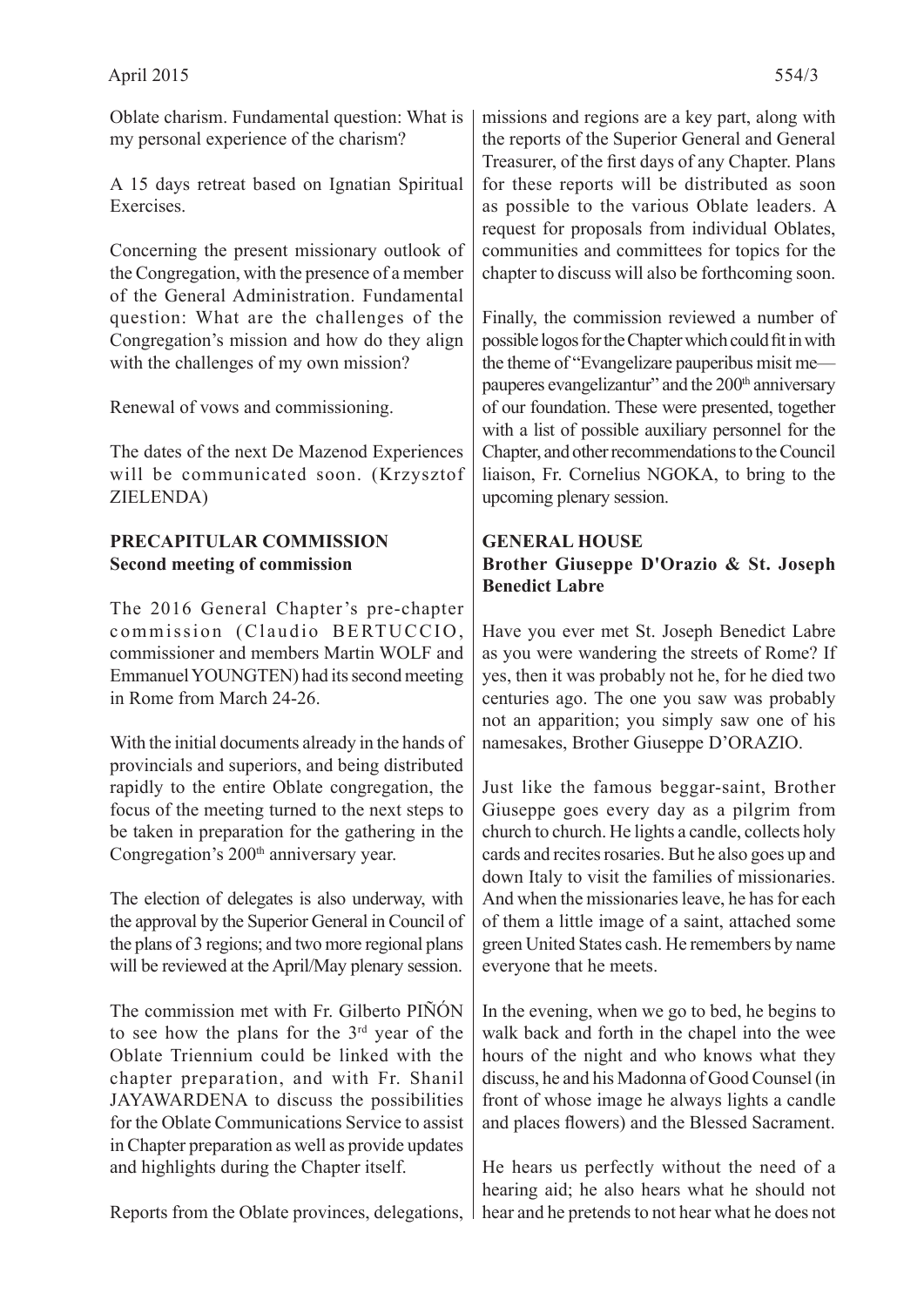want to hear. He sees very well without glasses and he sees what he should not see and pretends to not see what he does not want to see.

This faithful guardian of the house where he began to live 65 years ago, even before it was officially open, on 24 February 2015, celebrated 95 years of life. Ad multos annos! (Fabio Ciardi at http://fabiociardi.blogspot.it/)

#### **EUGENE DE MAZENOD INTERNATIONAL CENTRE**

#### **The priests of Aix in the footsteps of Saint Eugene**

During the last week of February, a pilgrimage of the priests of the Diocese of Aix and Arles took place in the footsteps of Saint Eugene de Mazenod. Bishop Christophe Dufour made this pilgrimage together with about thirty priests of his diocese. The role of guide and preacher was entrusted to Father Bernard DULLIER OMI, author of "15 days with Eugene de Mazenod".

During the pilgrimage, the participants attended conferences on the spiritual journey of Saint Eugene de Mazenod. All the conferences were given at the Foyer of Charity in Sufferchoix. The pilgrims visited the Church of Grans where the first parish mission preached by Saint Eugene and his companions took place, three weeks after the foundation of the Missionaries of Provence. Then, they walked following the footsteps of Saint Eugene through Marseille and completed the pilgrimage by the celebration of Eucharist in the chapel of the vows at the Oblate House on Cours Mirabeau in Aix.

Here are some words of Fr. Dullier during his inspiring homily at the closing Mass: "In this Chapel we encounter Christ who calls each of us by name, to be with him and to send us to bear witness to the Good News. In this chapel, this morning, is present the Diocesan Church with its presbytery gathered around their Bishop. The local Church is a sign of the universal Church. At the end of this pilgrimage, a call is heard, a call to unity and brotherly love without which the Church is not the Church, a call also to love the Church; because no one can claim to love Christ, if he does not love the Church". (Krzysztof ZIELENDA)

## **Africa-Madagascar**

#### **CAMEROON Youth ministry at Douala**

The mission with youth is one of our traditional ministries. Youth have an important place in our Oblate mission. We remember that after his ordination, returning to his diocese of Aix, St. Eugene sought and received freedom from any parish assignment, in order to answer the call he discerned at his conversion and to give priority to unemployed young people. We are trying to carry out this mission by putting into practice the threefold educational plan proposed by our Founder: to lead them to be fully human, to be Christians and to be saints.

"Father, what is the Church doing for us young people? Can the Church help us find employment? Is it possible to succeed if you are not hired by the State?" These are the questions the youth are asking of us regarding their future and their involvement in the life of society. These questions that come up again and again in our chats with young graduates led us to organize, on 17 January 2015, a formation workshop for youth entitled: "Life Orientation." This thoughtprovoking gathering among young entrepreneurs had as its objectives to find solutions to youth unemployment; then to allow young Christians to rub shoulders with young professionals to awaken in them the spirit of enterprise; finally, to enable young entrepreneurs who do not have the means to advertise their projects to become known to the public.

Today, we see a high rate of unemployment. The employment market is saturated and the generation between 25 and 35 years of age is experiencing many difficulties. Everyone struggles as best he can to create jobs and help other young people who cannot find jobs to be hired by the State. Most young people we work with are in this age group.

Our Founder was an entrepreneur. Indeed, the secret of entrepreneurship is to dare. He invites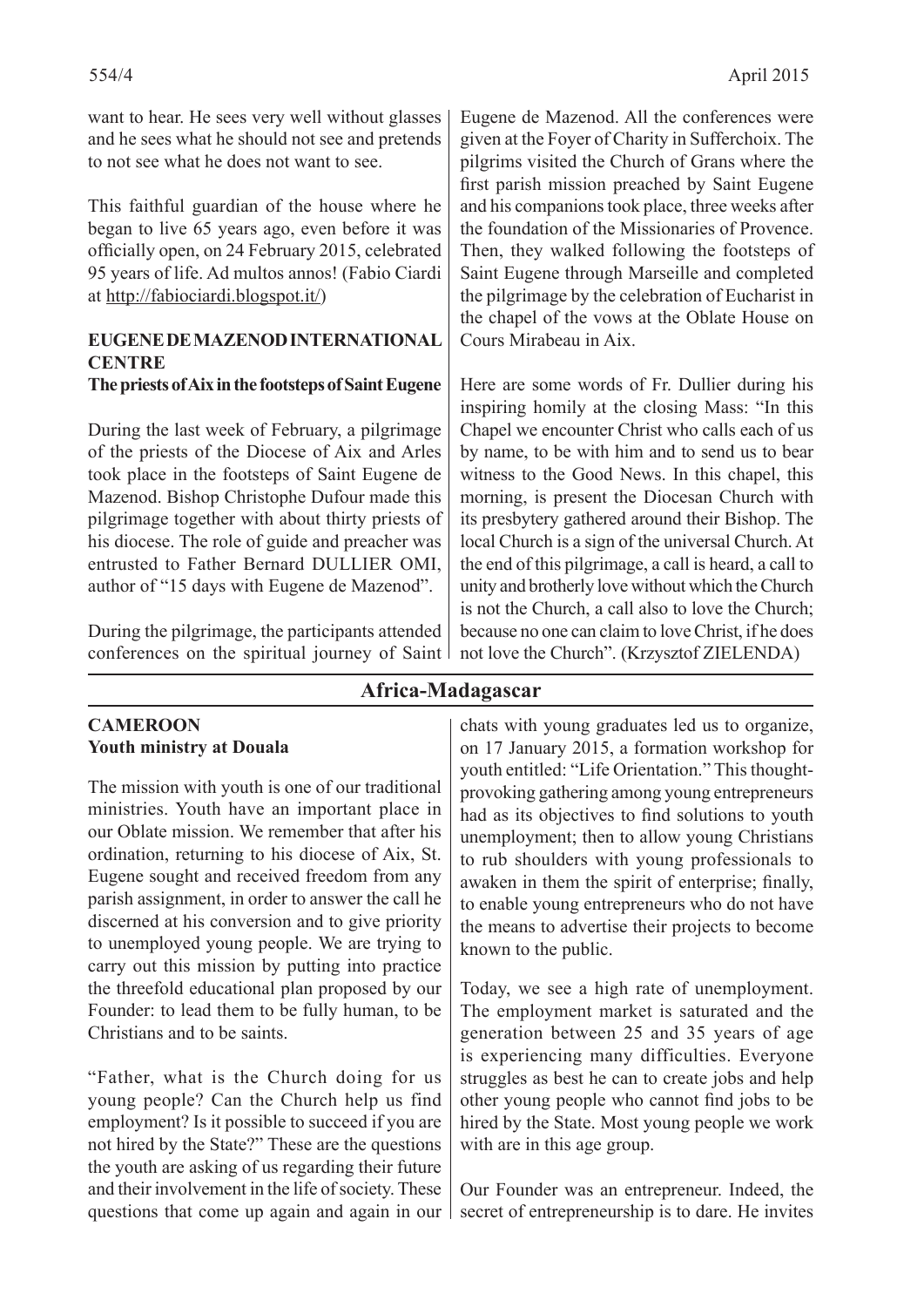us to dare as big as the world. Starting a business means a willingness to face the difficulties and the various trials of life. Nothing good comes to you easily. After our day of formation on entrepreneurship, we managed to get our message across to young people. We want to ask young people to live their lives according to their passion and the talents they have. One's passion points to one's profession and this profession must be driven by a mission that involves challenge, suffering and perseverance. At this point, it will no longer be enough for young people to go out to look for work or just go to the university to seek a degree there. Our dream is to help young people find their passion, develop their talents, standing tall, as energetic creators of jobs that will help others to get out of poverty. (Fr. Donatus Uchenna CHIAKA)

## **CONGO Laity won over by the Oblate charism**

For the Second Vatican Council, the mission to work in the vineyard of the Lord (Mt 9: 35-38) is not only given to those who receive the sacrament of Orders; it concerns all the baptized, all of God's people.

It is precisely with this idea of the Second Vatican Council that twenty-two lay persons, won over by the Oblate charism, committed themselves on the first Sunday of Lent in the parish church of Notre-Dame du Rosaire in Kikwit before Father Abel NSOLO, provincial of the Congo. They have committed themselves before God and the Christian community to live deeply the Oblate charism: that is to say, the calling to live as apostolic men and women, lovers of Christ, the Church and the poor.

Father Provincial exhorted and encouraged the associates to live, to work and to give witness in such a way as to extend the Congregation of the Missionary Oblates of Mary Immaculate in their own life situations. He urged them to see how to live in a new way their belonging to the Church, to the Congregation and to the Oblate province of the Congo.

Their commitment came after a year-long formation centered on three major themes,

namely: the Founder, the Congregation and its structures, and the Missionary Association of Mary Immaculate. Their immediate preparation for this great moment was a retreat preached by Fr. Adolphe VUNGA, pastor of the parish of Notre-Dame du Rosaire. Their chaplain, Fr. Augustin MULELE, their Vice President, Mrs. Florence Baere, and Mr. Onesime, Kukatula, honorary member, gave witness at this event. The statutes were handed over to the coordinator of the district of Kikwit after the Vice President had read the names of the committee members.

After the Mass, everyone, together with their guests, came together to share drinks prepared for the occasion at the former Oblate procure in Kikwit. It was a joyful moment to see the increase, not only in number but also in quality of the members of this Oblate family. Undoubtedly, its holy Founder, Eugene de Mazenod, rejoices over it in heaven. May he intercede for us! (Reported by Fr. Augustin Mulele)

## **KENYA Oblate kidnapped and released**

*Fr. James FIORI, Superior of the Oblate Mission in Kenya, tells of a frightening experience his community had in late 2014: the kidnapping of a young Oblate priest. Then the Oblate himself, Fr. Samuel HONG, tells his own story, all in the OMI Lacombe magazine, Oblate Spirit.*

Fr. Fiori: Just before Christmas our community went through a stressful, frightening experience. Fr. Samuel Hong was kidnapped and robbed at gunpoint. I had taken him to Nairobi and we had lunch together before I left him to visit a Quebec missionary with whom he attended language school. He took a matatu (public transportation) to Karen, which is where we reside. He was walking home when he was abducted.

I received calls for money, which I did not give. First I don't have the kind of money they were looking for, and in any case we would need a second person to authorize such a transaction. It is not recommended that we pay ransoms. I asked Samuel "Are you in trouble?" and he said yes. He called a few minutes later with the same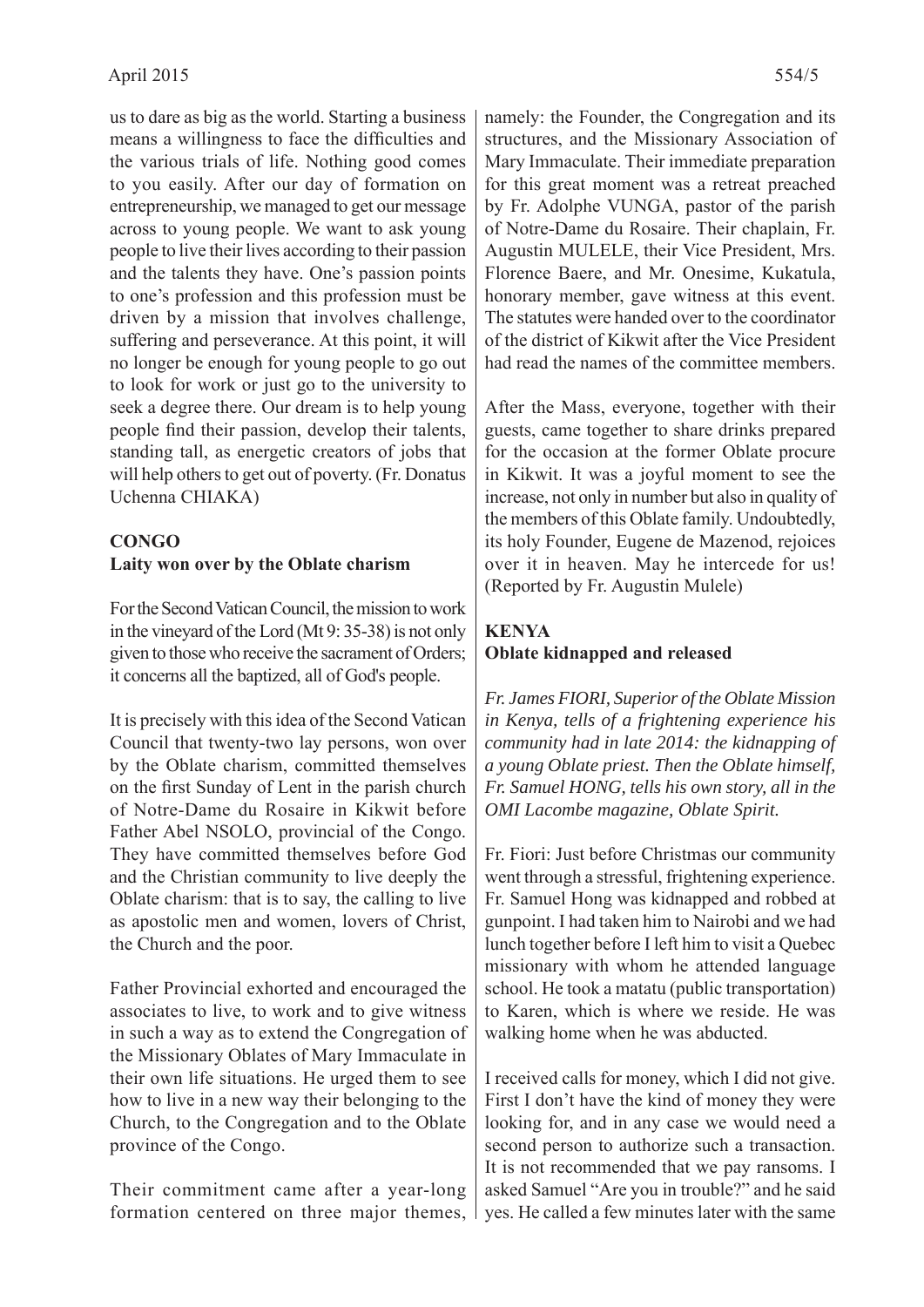request. I went to the police at this point. One becomes aware of how powerless we are. Where do you begin to look?

At around 2 a.m. he returned home shaken but unhurt. They took everything he had and emptied his bank account. This was an incredible experience of community. I sent out an urgent message to the congregation and since then we have received messages from all over the Oblate world. I do believe that it was the power of prayer that brought this to a good conclusion. Most of the time the victims are killed

Fr. Hong: I was on the way home and decided to walk to our place from the Karen bus station, as I usually do. When I passed Subiaco, I saw a car stopping in the distance.

I didn't pay much attention, when suddenly four men got out of the car and one of them was pointing a gun at me. He asked me to get into the car. I did whatever they asked. I gave them my debit card with PIN number. They threatened me with harsh words. I could feel that they just wanted money.

They withdrew money from my account by ATM, but one is only allowed to withdraw a fixed number of Kenyan shillings a day. I had more than that in my account at the time. So they took me to a house and tied my hands and feet. After midnight, they withdrew the rest, and then they released me. I was able to catch a motorbike taxi to our home.

I could really feel God's protection and Mary's helping hands. I think it can happen to anyone. This time it was me. I do not blame anybody. (Oblate Spirit, February 2015)

### **LESOTHO Oblates in pilgrimage**

On 17 February, the Lesotho Oblates and their associates (MAMI), along with members of other religious communities, assembled at Roma to celebrate the 189th anniversary of the approbation of our Congregation and Constitutions. This was also a special pilgrimage for the Oblates of the

Province in honour of the centenary of Father Gerard's death in 2014, which is to come to a close in May this year. The day began with a procession from Ha Mafefooane, a village near Roma Parish, under a rock where history tells us that *Ntate Gerata* and his companions first pitched tent when they arrived in the Roma valley, before being given a place to build the mission.

In his opening and welcome remarks, at the beginning of the procession, Fr. Antony Lisema MATSOSO, Provincial, highlighted the significance of the celebration and brought to the attention of the participants that the day was a double header in that it coincided with the launching of the second year of the Triennium of preparations for the bicentenary of the foundation of the Congregation, the hundred years of Blessed Joseph Gerard's death as well as the Year of Consecrated Life proclaimed by Pope Francis.

Father Provincial reminded all present that the celebration was also a call for us to remember Blessed Joseph Gerard's missionary zeal, his humility and his commitment; a call, above all, to walk in his footsteps. Referring to Father General's letter for 17 February, he underlined the need to read and reflect on our Constitutions and Rules. He emphasized the importance of prayer in our lives.

All the six bishops in the country were present. All except one are Oblates. Archbishop Gerard Tlali LEROTHOLI, Archbishop of Maseru, presided at the Eucharist. At the end of the Eucharistic celebration, there was a short procession to the tomb of Blessed Joseph Gerard where there was the renewal of vows and the singing of the Salve Regina.

To mark the launch of the second year of the Triennium to the bicentenary in 2016, a member of the Triennium committee introduced the theme of the second year, "a new spirit: formation as a lifelong process and the vow of poverty". He underlined the importance of community meetings and other gatherings where we can meet to share and discuss our faith and Oblate values as a family. He challenged us to do first things first by reminding us that we should not sacrifice "Oblate values and gatherings in the name of the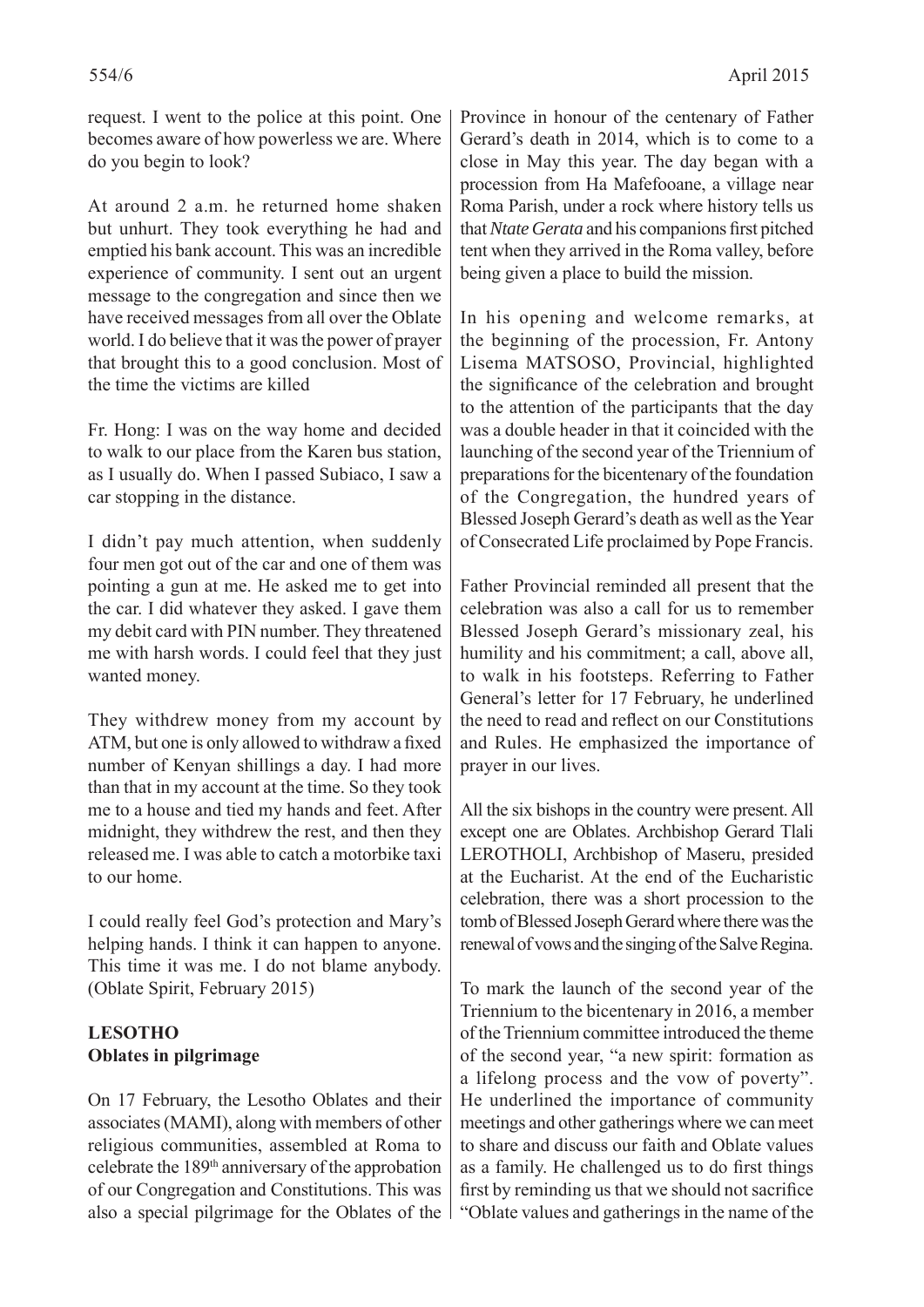| mission", which has become common among us.<br>(Fr. Benedict Tseko MAKARA in MAOBLATA<br>A LESOTHO, March 2015)                                                                                                                                                                                                                                                                                                                                                                                                                                            | in the life of the religious and that of the Church<br>was explored.                                                                                                                                                                                                                                                                                                                                                                                                                                                     |
|------------------------------------------------------------------------------------------------------------------------------------------------------------------------------------------------------------------------------------------------------------------------------------------------------------------------------------------------------------------------------------------------------------------------------------------------------------------------------------------------------------------------------------------------------------|--------------------------------------------------------------------------------------------------------------------------------------------------------------------------------------------------------------------------------------------------------------------------------------------------------------------------------------------------------------------------------------------------------------------------------------------------------------------------------------------------------------------------|
| <b>CONGO</b><br>An Oblate leads media workshops<br>During this Year of Consecrated Life, the<br>Major Superiors' Union in Congo is sponsoring<br>workshops for women religious on the theme of<br>the media.                                                                                                                                                                                                                                                                                                                                               | The trainer at the workshop was the Congolese<br>Oblate priest, Father Jean-Baptiste MALENGE<br>who is a member of the international team<br>of trainers from the Centre for Research and<br>Education in Communication. Speaking to<br>the religious sisters, Fr. Malenge stressed the<br>importance of listening as a pre-requisite for<br>good communication.                                                                                                                                                         |
| "Listen to the example of the Blessed Virgin<br>Mary. She is the model of a good listener, which<br>is why she received the good news of Salvation<br>for humankind. First, start listening to the silence<br>around you and within you." These were some<br>of the words addressed to religious sisters of<br>less than three years of profession in Congo DR,<br>at a media training workshop organised over<br>two weekends by the Major Superiors Union<br>in Congo's Kinshasa-Limete. The workshop<br>attended by several religious sisters from over | The workshop reminded the young religious<br>sisters to stay up to date with current affairs<br>by listening to the news, acquiring information<br>on television, radio, newspapers or through<br>the internet. This, Fr. Malenge said, is in line<br>with the Vatican II Council Decree on Social<br>Communications, <i>Inter Mirifica</i> , No. 5. Fr.<br>Malenge said it is unfortunate that many religious<br>people do not follow the news and are unaware of<br>what is happening in the country and in the world. |
| 50 congregations had as its theme: "Community"<br>life and the media today."                                                                                                                                                                                                                                                                                                                                                                                                                                                                               | Several other training sessions are planned for<br>the special year being celebrated by the universal<br>Church namely, Year of Consecrated Life.                                                                                                                                                                                                                                                                                                                                                                        |
| During the workshop, the importance of media                                                                                                                                                                                                                                                                                                                                                                                                                                                                                                               | (Vatican Radio, 25/02/2015)                                                                                                                                                                                                                                                                                                                                                                                                                                                                                              |

## **Asia-Oceania**

#### **PHILIPPINES Cardinal Quevedo: "I am for peace…"**

*On Sunday, 25 January 2015, a police operation took place at Tukanalipao, Mamasapano, Maguindanao, between the Special Action Force (SAF) of the Philippine National Police (PNP) and the Bangsamoro Islamic Freedom Fighters (BIFF) and the Moro Islamic Liberation Front (MILF). Originally a mission to serve arrest warrants for high-ranking terrorists, the ensuing battle led to the deaths of 44 members of SAF, 18 from MILF and 5 from the BIFF, and several civilians. As a result of this tragic battle, the proposed Bangsamoro Basic Law (BBL) presently being deliberated in Congress is in jeopardy. The BBL is meant to finally bring peace after many years of violence, kidnapping and killing. In March 2015, the Oblate Archbishop of Cotabato, Cardinal Orlando QUEVEDO, wrote a letter calling for understanding, reconciliation* 

*and peace. He entitled his letter: "Grieving, Doing Justice, Working for Peace (A Letter to all Christians)". The following is an excerpt from that letter:*

Fellow Disciples of Christ:

Greetings of peace in the Lord!

As a Filipino and Mindanawon, I grieve profoundly for our gallant SAF troops who sacrificed their lives in pursuit of justice in Mamasapano. I grieve deeply with their families.

As a disciple of Christ I likewise grieve for the other Filipinos, Bangsamoro civilians and combatants, who perished in the same horrible tragedy. I grieve deeply with their families.

With the families of all the victims I demand that justice be done, that answers to the many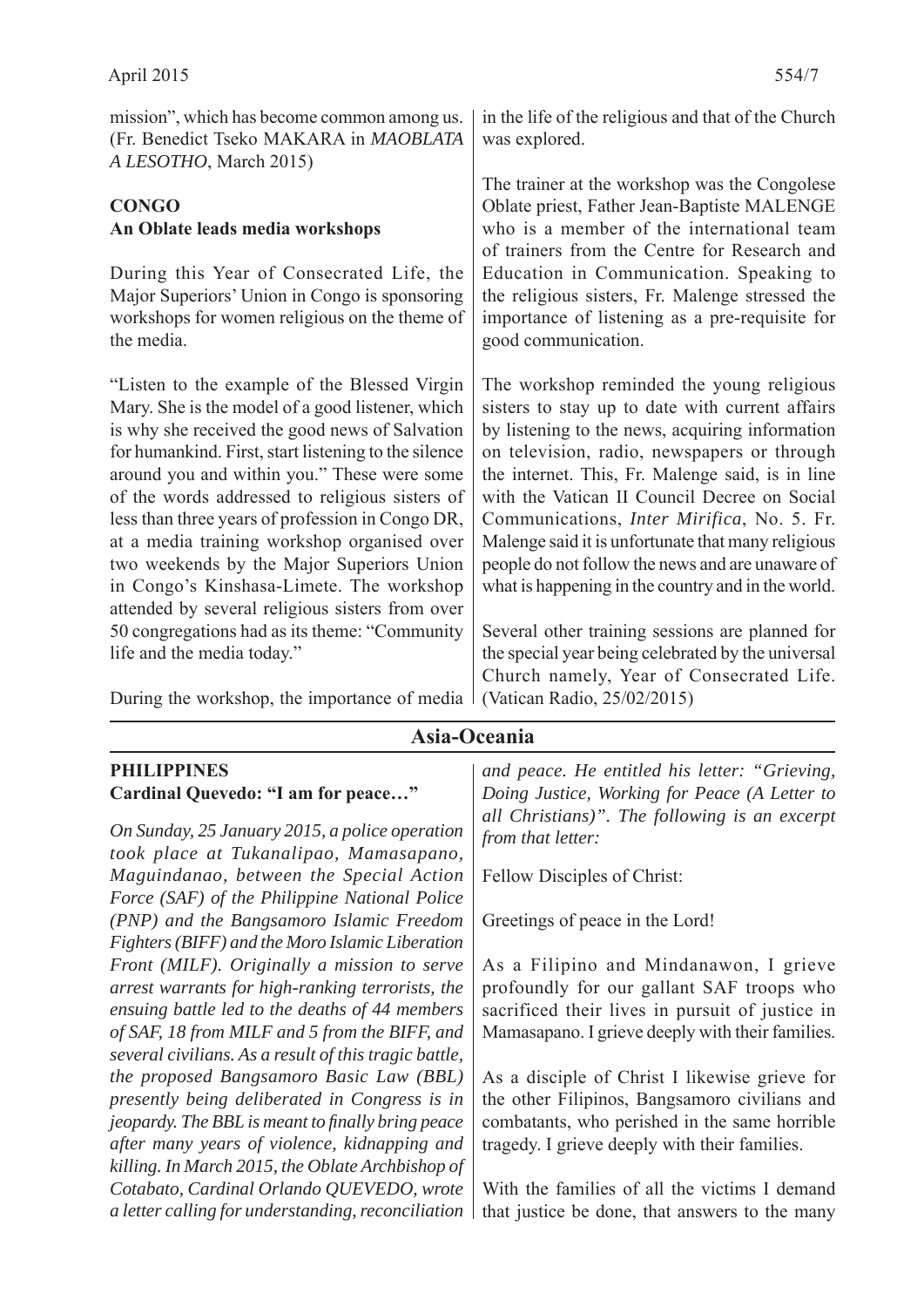questions raised by the whole nation be forthrightly answered. Those responsible for the tragedy must be brought to justice without fear or favor. The attribution of guilt must not be one-sided. It is now coming to light from the ground that inhuman brutalities were committed by both sides. Guilt is on both sides of that fateful, clearly avoidable, combat.

Yet in the face of outrage and calls for all-out war for the manner by which our law enforcers lost their lives, I call for peace. I call for rationality rather than emotionalism. I call for justice that is not selective. I call for openness and fairness rather than bias and prejudice. …

I have been a missionary among Muslims for the most part of my priestly life. I have been a parish priest in Jolo. I taught Muslims and Christians in a Catholic University which now has a predominantly Muslim student population. I have witnessed a harmonious dialogue of life among the students. Many of our soldiers and high ranking officers studied in our Catholic schools. So, too, did members and leaders of the MILF. They are not terrorists. Terrorist have in fact broken away from them. The MILF only aspires and struggles politically for a place under the sun in freedom and dignity. The BBL was negotiated painstakingly with stops and detours for at least five years. It is not an agreement that was hurriedly done. It fulfills the Bangsamoro aspiration for self-determination. It preserves our fundamental principles of national sovereignty and territorial integrity. …

I am for peace, the peace that God grants to people of good will. I am for the peace that God gives through the collaborative work of men and women who work conscientiously for the good of the whole country. By focusing on the good of a Bangsamoro minority in the "peripheries" who have suffered social injustices for centuries, they are working for the common good of all Filipinos. They are healing historic wounds that have caused great suffering to all Filipinos.

And so must I grieve for our courageous SAF troops who have lost their lives. I must also grieve for all the other Filipinos who perished in Mamasapano. I grieve and pray for the families they left behind, their inconsolable widows and children, for their uncertain future. For their sake I seek justice and accountability.

I beg you as fellow disciples of Christ, the Prince of Peace, to pray and work together for peace so that Mamasapano will not repeat itself. Let not emotions, biases and prejudices prevail over objective reason and over our most cherished Christian values of justice and peace, truth, love and harmony.

It is the Spirit of God that gives hope and infuses love and harmony among peoples of different faiths and cultures. With God's Spirit we can soar over tragedies, we can restore trust for one another, we can strive together for harmony and peace. Ultimately it is in the enlightened heart where love and peace begin.

May the God of Justice, Peace and Love bless us all.

+Orlando B. Cardinal Quevedo, O.M.I. Archbishop of Cotabato

## **PAKISTAN Solidarity with our Oblates in danger**

*While the secular media has reported the terrorist attempt to kill Christian congregations at two churches in Youhanabad, a suburb of Lahore, on 15 March 2015, we Oblates need to know that our brothers in Pakistan are living close to these dangerous situations. In fact, there is an Oblate house of formation (philosophy students) in Youhanabad, not far from the churches where these sad events happened. The Delegation Superior, Fr. Derrick WARNAKULASURIYA tells of this tragedy and asks for our solidarity in prayer.*

Two churches in Youhanabad, Lahore, came under a suicide attack on Sunday, killing at least 17 people and injuring over 80, some of whom very critically.

Youhanabad is the biggest Christian settlement in Pakistan where over 40 Christian denominations are living. The total Christian population there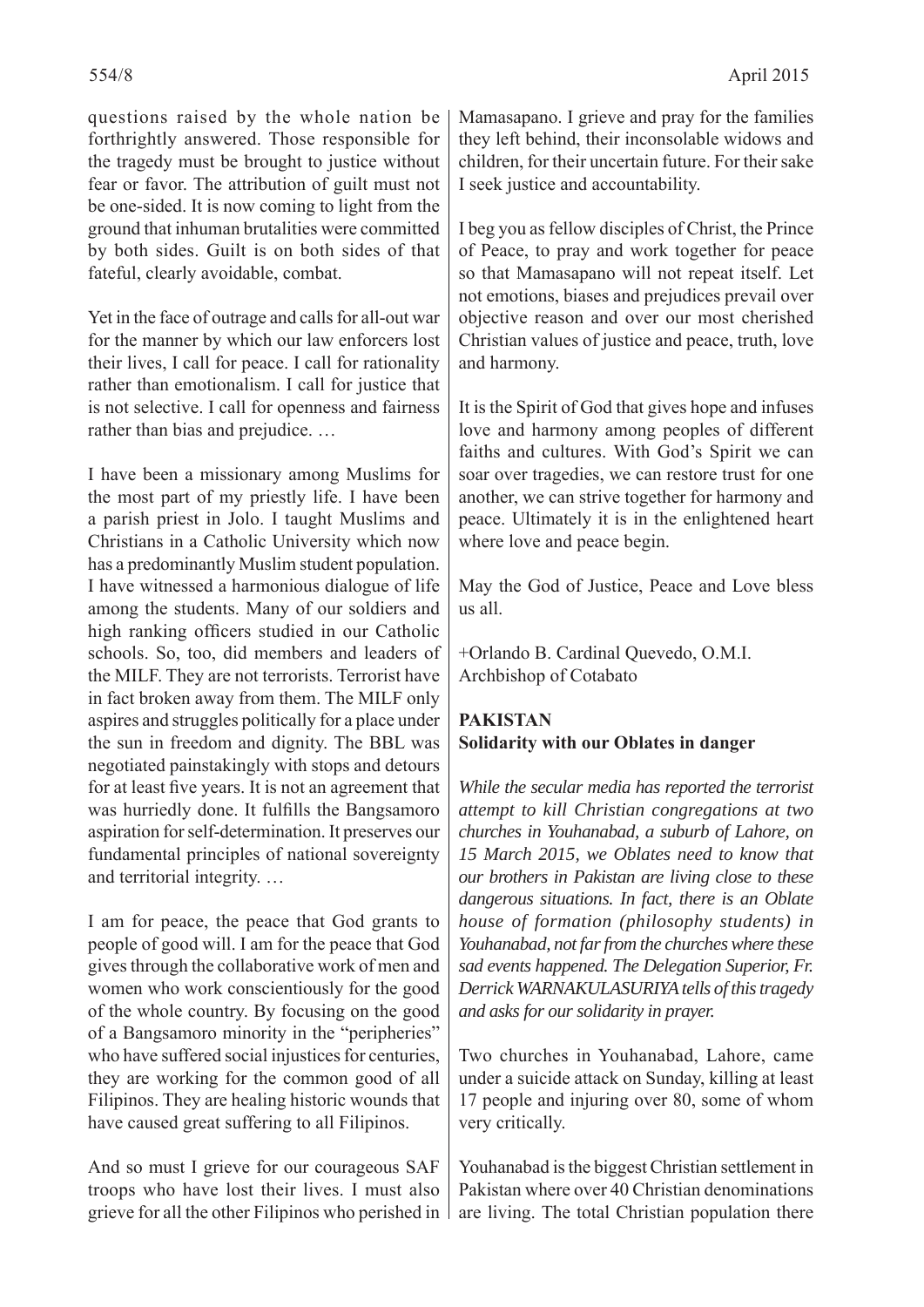is about one hundred and fifty thousand, of which about 35% are Catholics. There are several churches and worship centers for each denomination. The Catholic Church and the Church of Pakistan are two major churches that house respectively 2000 and 1000 people at Sunday morning services. It was estimated that last Sunday, there were about 1700 people assembled for the Sunday Mass in the Catholic Church, while several hundred were also gathered to the Christ Church of the Church of Pakistan. Both churches were provided police security, but the few police personnel who were there at the Catholic Church were watching a cricket match that Pakistan was playing against Ireland in the world cup tournament when the attacker detonated his devices. If it had not been for the 18 year old Catholic boy (Akash) who wrestled with the human bomber and sacrificed his own life, several hundred men, women and children would have been massacred in a blood bath inside the church. Shortly thereafter, the second attacker managed to shoot three policemen who were providing security for Christ Church. He detonated the bomb he was wearing, killing himself and several worshipers.

Angry Christians turned violent and caught two

**ENGLAND 150th anniversary of the "Kilburn Cathedral"**

When they come to write the history of twentieth century English Catholicism, "Kilburn Cathedral" will merit a chapter all of its own. In its 1960s heyday, Sacred Heart, Quex Road (its proper name) in north-west London, run by Missionary Oblates of Mary Immaculate (OMI), boasted the largest congregation of any church in the country. There were 13 Masses on a Sunday for the 13,000 who queued to worship here, a feat only achieved by taking over an old Nonconformist (ed. Non-Anglican) hall next door and running extra Masses on the half-hour throughout the day.

For hundreds of thousands of Irish émigrés, Sacred Heart, in what was then known as County Kilburn, provided a home away from home. So

On 17 March, the bodies of the Christian victims were buried amidst much tension. All entries to Youhanabad were sealed and no movement was possible. I too had to stay in a nearby parish house from morning to evening. It was a sleepless night for all of us and no doubt for all the Christians living here for fear of Muslim mobs who had warned of setting fire to the whole area. We sent our philosophy students out of our house to a close by convent and now (18 March) we decided to send the boys home, for the situation is deteriorating. I also told the archbishop and the rector of the seminary that we are taking this action for the safety of the boys. The archbishop too agreed with our idea and perhaps the whole seminary will be closed till Easter.

Our situation is quite uncertain, and I have advised the other community members to be ready to leave the place at least for a few days, because there have reportedly been very unpleasant announcements over the public address systems of some of the mosques. Keep us in your prayers. God bless you all.

**Europe**

there were ceilidhs (*ed. dances*), hooleys (ed. parties), the St Patrick's Day concerts at the art deco State Cinema on the High Road and racks of Irish papers. But this extraordinary parish, with its vast Pugin (*ed. A famous architect*) church, had a mission to integrate its parishioners into their new surroundings. There was a meet-andgreet service for those stepping off the "Boat Train" from Holyhead, hostels for new arrivals, an employment agency and the Marian Housing initiative that enabled young couples to get their foot on the property ladder.

On 21 February, the Sacred Heart began a yearlong celebration of its 150<sup>th</sup> anniversary with a visit from the American Superior General of the OMIs, Fr. Louis LOUGEN. In July a special Mass will be said for all those who were married at Quex Road. When we arrived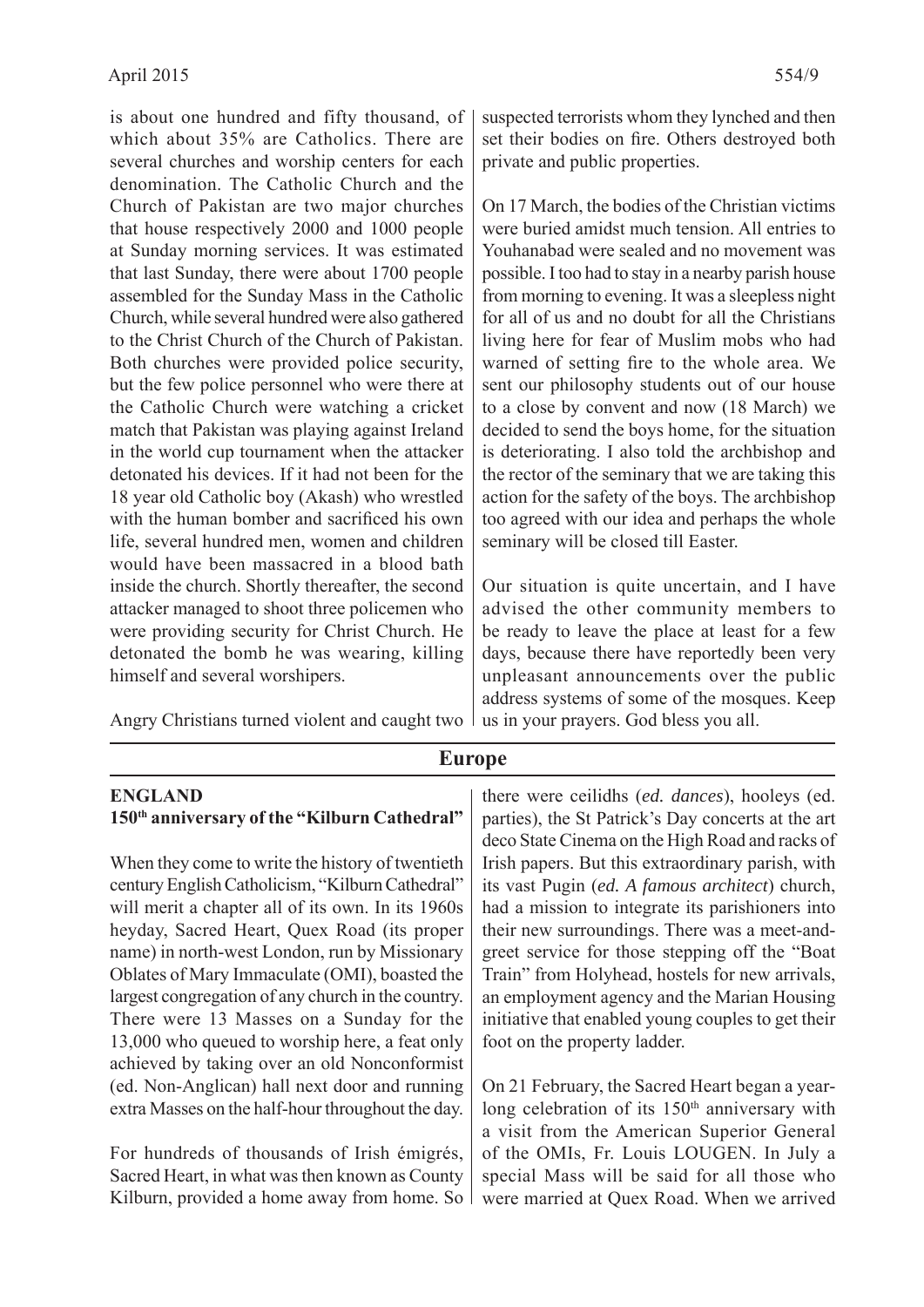here 15 years ago, County Kilburn was slowly slipping off the map. The dance halls that once hosted Irish show bands had been demolished or put to other uses. The religious statue shop is now a pawnbroker. Quex Road continues to flourish, with the Sunday congregation still a robust 2,000 spread over five Masses.

Fewer than 20 per cent of those who attend, however, are ethnically Irish, and they are an ageing group. The only times the diaspora gathers en masse these days is for funerals, or Masses of repatriation for those departing these shores to be buried under home turf. There is, inevitably, going to be a whiff of nostalgia about the  $150<sup>th</sup>$  celebrations, albeit accompanied by a clear-eyed acceptance that things certainly were not all rosy back then.

There was poverty, prejudice against those firstgeneration Irish immigrants and damage inflicted on some by the Church itself. But the anniversary is also about celebrating the present. Those who fill the pews at Quex Road are from every corner of the globe – Eastern Europe, the Philippines, Somalia, Nigeria and many more. There are currently 58 nationalities in the parish and 38 languages spoken, including in the adjoining primary school where 81 per cent of the pupils are on free school meals.

The church runs the local food bank. We have all heard lately the charge that our Catholic schools, our Catholic parishes, indeed every faith community, are somehow separatist, divisive, intolerant obstacles to multiculturalism, and therefore at the root of today's problems with fundamentalism. Next time I am challenged with this nonsense, I am going to hold up the example of Quex Road.

With its encouragement, the Irish community gradually merged into broader British society, to the benefit of all. And that is what continues to happen, buttressed by the church's stated twin commitments to outreach and justice and peace. This is a church that nurtures what unites us because it lives out the values of a Church that teaches the tolerance and love of a neighbour. For 150 years, Sacred Heart has been giving the lie to talk of introspective religious ghettos by being a contributor to the common good of its wider community, and of the nation. Those who decry religion as sectarian would do well to pay it a visit. (Originally published in *The Tablet* by Peter Stanford. Reprinted with permission.)

### **POLAND**

#### **Presenting the Church as a community open to all**

NINIWA is a pastoral program for youth involved with the Missionary Oblates. It is active in twenty parishes in Poland. Twice a year, the youth of this movement participate in meetings, in different cities in Poland, in the Życia Festival (Festival of Life  $=$  an evangelization celebration for youth), and in missionary volunteering. At this time there are 1500 participants in the groups. The community center is in Kokotek, near Lublin in southern Poland.

The authors of great musicals such as "Francis the called one of Assisi" and "Exodus", together with the Community of Niniwa, to celebrate its tenth anniversary, recently presented the musical "Jonah" - an adaptation of the biblical story of Jonah. In the second part of the celebration, there was a concert by Father Jakub Bartczak, a priest and rap musician. The gathering was held in the city of Katowice, with the participation of 6000 people.

A giant fish, a shrub which grows lettuce, a bicycle that symbolizes the will of God – these are just some examples of the show's props. The play had 150 participants, including professional theater actors, guest vocalists and youth who prepared for several months in workshops.

The interpretation of the Book of Jonah by the author Mariusz Kozubek demonstrated in an interesting and amusing way the conversion of the inhabitants of a sinful city (Nineveh), as well as the struggle of Jonah with himself and with God. The story of the prophet is presented in nine scenes.

The work was composed of various styles and combinations of musical rhythms and sounds of Jewish origin, rock and pop music, with a very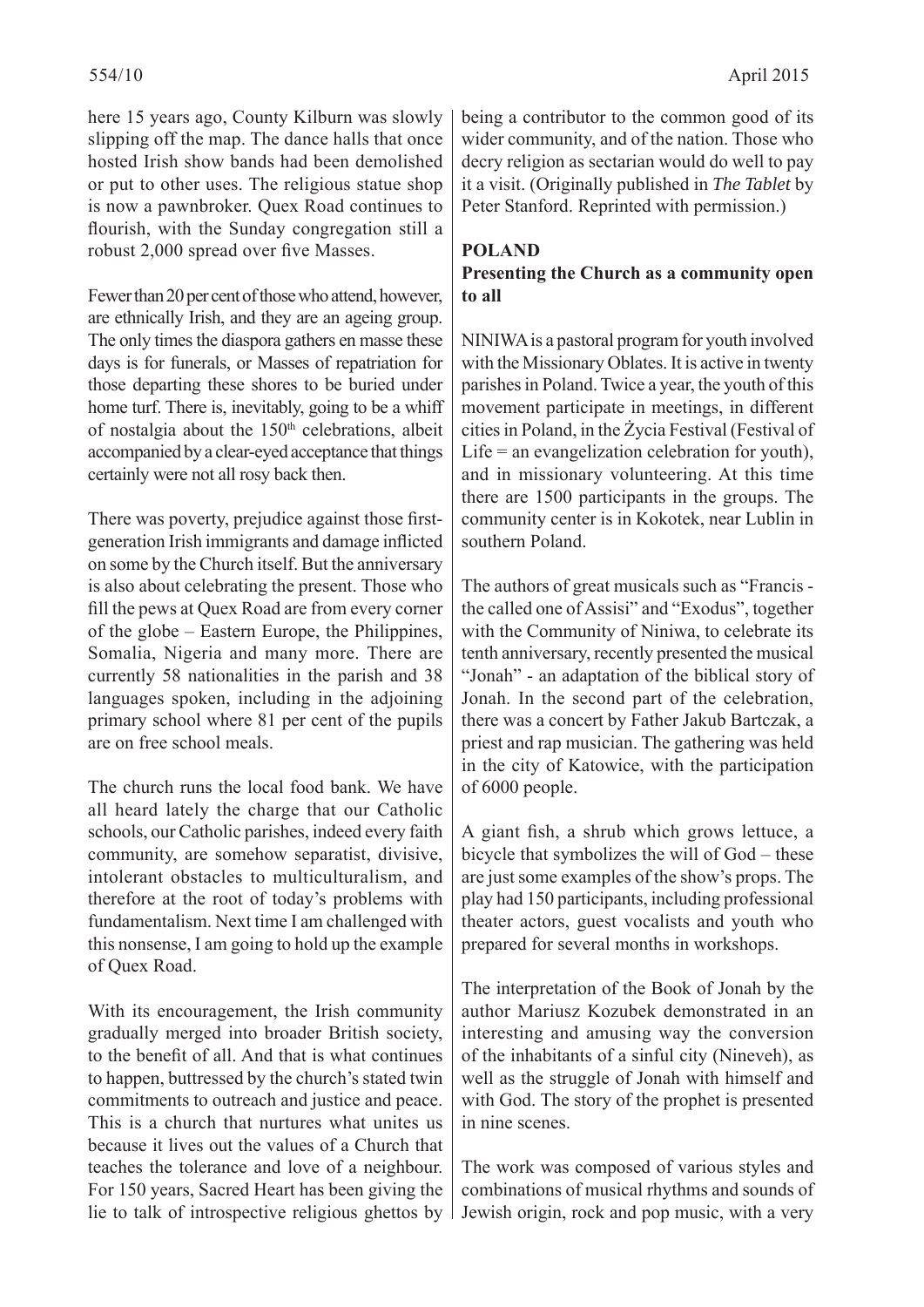dynamic choreography and humorous scenes. The story was told through dances, songs and recitations presented in scenes such as: the storm at sea, the ship, the belly of the whale or the city full of luxury.

The event was a success. There were several curtain calls. The idea was to convey and stress the simple truth that God is merciful and wants us all to be saved, no matter what we think of the sinners of Nineveh, whether we want to condemn them or give them another chance.

The message of the musical led into the second part of the festival. The World Youth Day Cross was carried onto the stage where there was a prayer of adoration before moving on to the concert by the rapper priest. During the concert, various groups, associations and communities working with youth were introduced.

The organizers wanted to present the Church as a community open to all youth, whose diversity attracts and enriches. (P. Wojciech KLUJ)

# **NOTRE-DAME-DU-CAP A journey to the ancestral territory of the Innus** *Nigerian Oblate Fr. Cornelius ALI NNAEMEKA is currently doing parish ministry in the Northern Coast of Canada.*

The first year of my missionary experience among the Innu consists in learning their language and culture. With the help of a language teacher, last May, I started my apprenticeship in this rich and beautiful language which became for me a very significant and pedagogical experience. I was offered an experience in the ancestral hunting territory of the Innu; an experience that, at the beginning, left me wondering and with many questions.

During the spring break, I accompanied a family to their ancestral hunting territory. We left on March 2 by train for this territory rich in culture. As we travelled to our destination, I was filled with anticipation, wondering what I would discover. The picturesque landscape of the Northern Coast of Canada filled my eyes and my imagination as each instant of the journey became etched in my mind. It was like a journey to a supernatural museum.

On arrival, I began to understand little by little what the life of the Innus was like in the olden days. I first had to learn how to walk on snow. As I have a very significant weight, I had no choice but to harness snowshoes. Having never used them, I had to immediately begin my apprenticeship. With a few initial difficulties, I soon learnt the trade and it became fun. Hunting was also new to me. So I had to practically learn everything from the scratch: how to start a fire and keep it going for heat; how to dig a hole in a frozen lake to get drinking water; how to drive a snowmobile; wake up in the middle of the night to ensure that the fire won't go out; learn to follow the trail so as not to fall into a snow-covered hole… In brief, I had to learn to live like the Innus lived in the olden days (except the snowmobile would have been replaced by dog-teams – which would be another experience). Each experience was like a journey into the cultural world of the Innus. As much as all this activity was most interesting and exciting, an experience in the hunting territory of the Innus is not just learning about hunting but also of feasting, as each day was characterized by the variety and taste of different foods: one day we relished a meal prepared with bush fowl; the next day we enjoyed a stew made from wild hare, followed by caribou meat…all delicious to the taste.

And so with Mr. Zachariah and Mrs. Céline Bellefleur, two persons well-versed in the Innu language and culture, I started my cultural journey in the ancestral land of my Mission community.



#### **Canada-United States**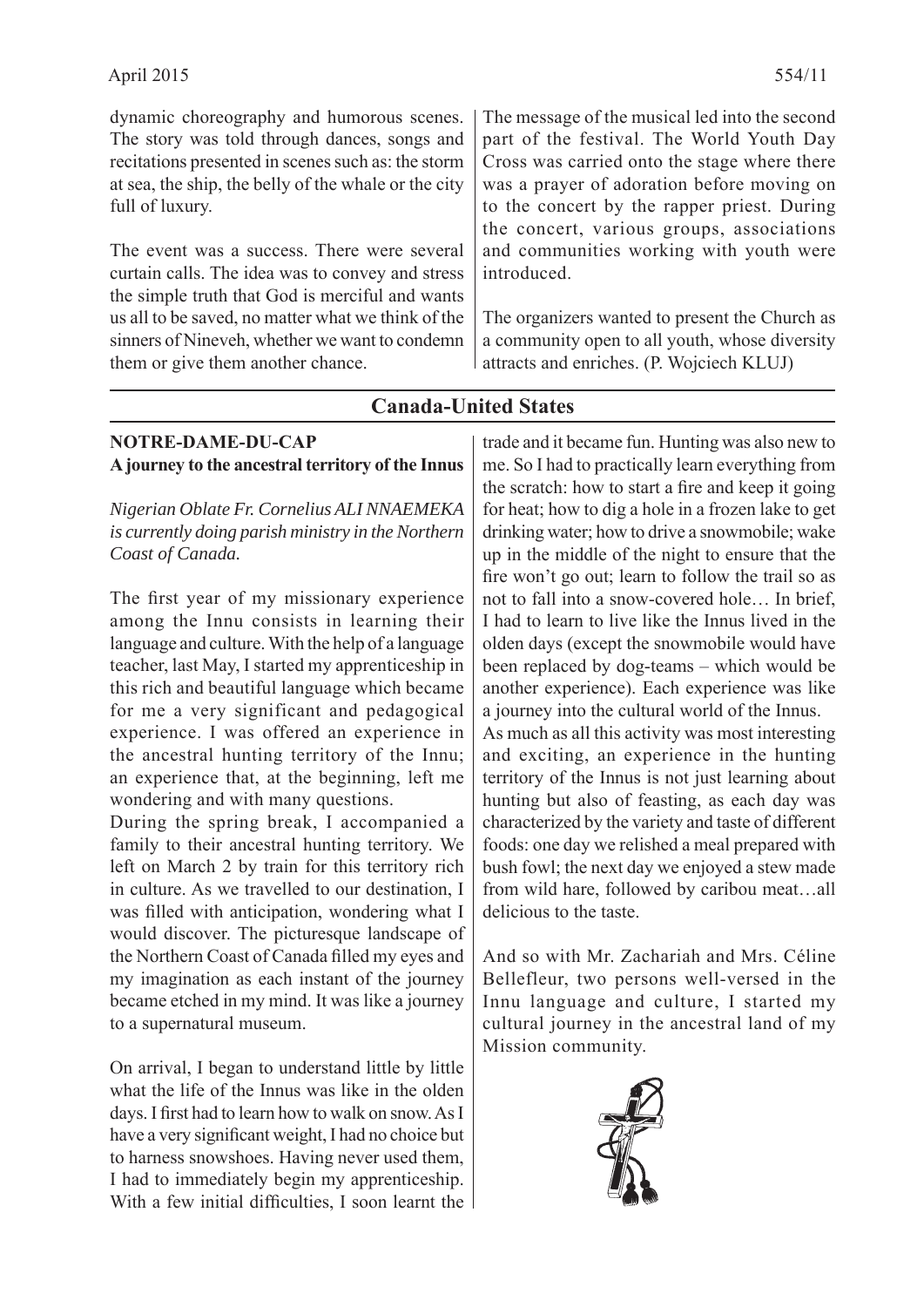# **Anniversaries - May 2015**

| 75 years of religious life |       |                                       |                      |
|----------------------------|-------|---------------------------------------|----------------------|
| 1940.05.01                 | 07615 | Bro. Gaston Comtois                   | Notre-Dame-du-Cap    |
| 65 years of religious life |       |                                       |                      |
| 1950.05.11                 | 09442 | Bro. Hugo Van den Broeck              | Belgium/Holland      |
| 65 years of priesthood     |       |                                       |                      |
| 1950.05.28                 | 07962 | Fr. Maurice Hemann                    | Philippines          |
| 60 years of religious life |       |                                       |                      |
| 1955.05.01                 | 09891 | Fr. Wilhelm Deutmeyer                 | Central European     |
| 1955.05.01                 | 09886 | Fr. Volker Grunwald                   | Central European     |
| 1955.05.01                 | 09959 | Namibia<br>Fr. Walter Jüptner         |                      |
| 1955.05.01                 | 09895 | Fr. Franz-Josef Stendebach            | Central European     |
| 1955.05.01                 | 09885 | Fr. Josef Thesing                     | Central European     |
| 1955.05.01                 | 09890 | Fr. Nikolaus Wand<br>Central European |                      |
| 1955.05.01                 | 09887 | Fr. Bernhard Wolf                     | Central European     |
| 1955.05.21                 | 10442 | Bro. Waldemar Gutberlet               | Central European     |
| 1955.05.31                 | 09899 | Fr. Elino Isip                        | Philippines          |
| 1955.05.31                 | 09911 | Fr. Santiago Lyons                    | Mexico               |
| 1955.05.31                 | 09908 | Fr. Richard Philion                   | <b>United States</b> |
| 1955.05.31                 | 09960 | Fr. Richard Sheehan                   | <b>United States</b> |
| 1955.05.31                 | 09906 | Fr. Ronald Walker                     | <b>United States</b> |
| 60 years of priesthood     |       |                                       |                      |
| 1955.05.31                 | 08838 | Fr. Thomas O'Brien                    | <b>Brazil</b>        |
| 1955.05.31                 | 08643 | Fr. Roberto Peña                      | <b>United States</b> |
| 1955.05.31                 | 08836 | Fr. Paul Wightman                     | <b>United States</b> |
| 1955.05.31                 | 08654 | Fr. James Wynne                       | <b>United States</b> |
| 50 years of religious life |       |                                       |                      |
| 1965.05.01                 | 11974 | <b>Bishop Lucio Alfert</b>            | Paraguay             |
| 1965.05.01                 | 11631 | Fr. Berthold Heller                   | Namibia              |
| 1965.05.01                 | 11945 | Bro. Bernard Mulligan                 | Lacombe              |
| 1965.05.31                 | 11928 | Bro. Donald Claerhout                 | Lacombe              |
| 50 years of priesthood     |       |                                       |                      |
| 1965.05.31                 | 10555 | Fr. John Hogan                        | <b>United States</b> |
| 1965.05.31                 | 10543 | Fr. William Sheehan                   | <b>United States</b> |
| 25 years of religious life |       |                                       |                      |
| 1990.05.21                 | 13235 | Fr. Marcelo Jr. Andamon               | Philippines          |
| 1990.05.21                 | 13232 | Fr. Rogelio Caalim                    | Philippines          |
| 1990.05.21                 | 13336 | Fr. Wongwibulsin Paul Prasong         | Philippines          |
| 1990.05.21                 | 13231 | Fr. Eduardo Santoyo                   | Philippines          |
| 25 years of priesthood     |       |                                       |                      |
| 1990.05.20                 | 12893 | Fr. Robert Leising                    | <b>United States</b> |